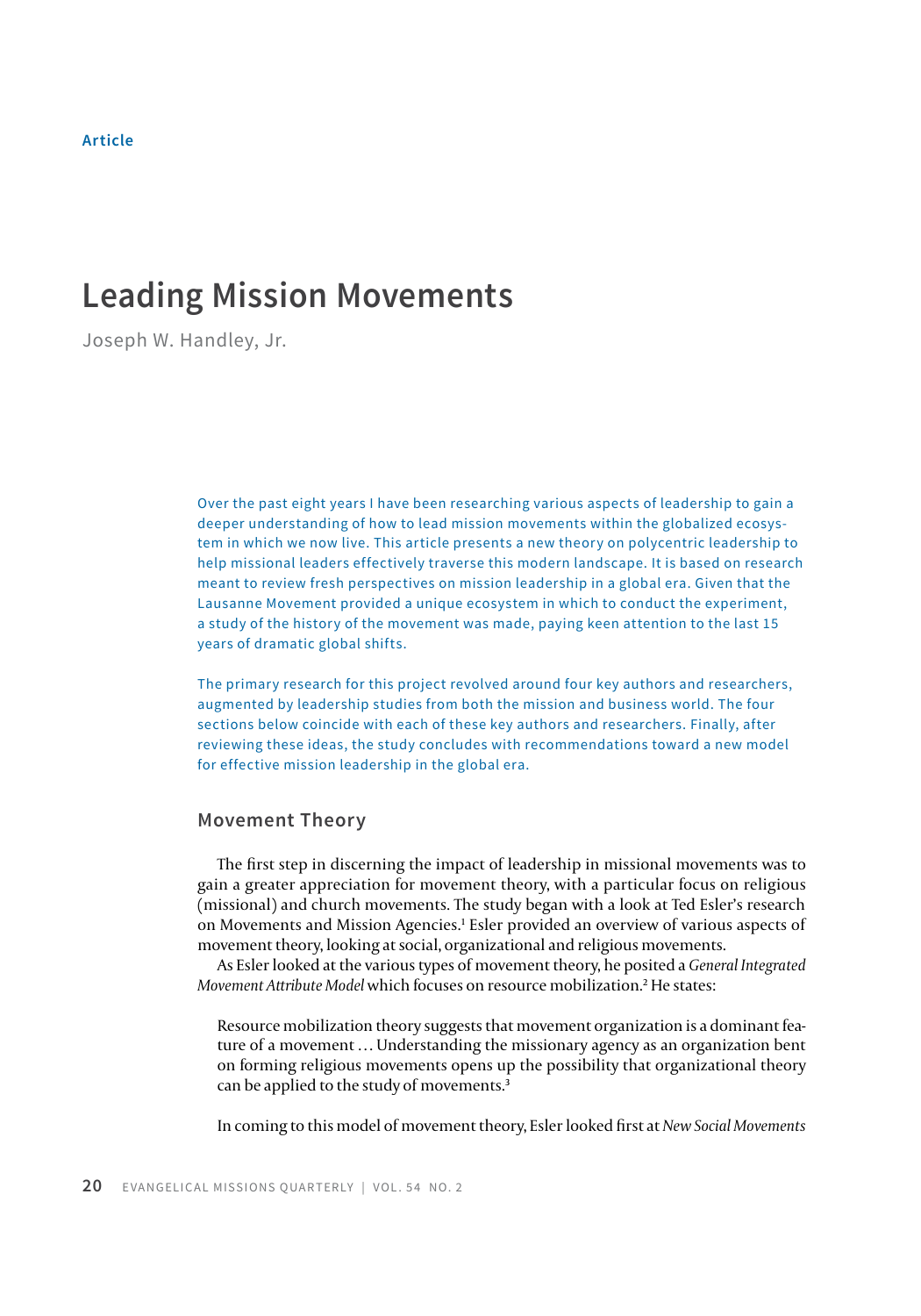and *Social Movement Organizations*. He sought wisdom from these models and theories to better understand how church planting teams could be effective. Esler rightly notes that religious movements don't necessarily form from a position of unrest. He reviewed missiologists like Roland Allen, Donald McGavran and David Garrison. In doing so, he sees an interesting conflict. The observations cited above point to a multiplicity of leaders for a movement, but Paul Pierson suggests that "breakthroughs, expansion, renewal movements and the like are almost always triggered by a key person."4 Esler suggests that reconciliation may be in the form of the leader purely as a "catalyst or lightning rod" rather than as the sole leader of the movement.<sup>5</sup>

Another aspect of Esler's research relates to organizational or movement structures. Esler highlights the work of Campbell in developing a *bricolage*6 as a fresh way to form these cooperatives. He points to the work of Zed and Asher who say of coalitions, "The coalition pools resources and coordinates plans, while keeping distinct organizational identities."7

### **Team of Teams**

In 2015, General Stanley McChrystal partnered with researchers from Yale University to study the fight against the Al Qaeda network. McChrystal argues that "to succeed, maybe even to survive, in the new environment, organizations and leaders must fundamentally change. Efficiency, once the sole icon on the hill, must make room for adaptability in structures, processes, and mindsets that is often uncomfortable."8

According to McChrystal, the U.S. military is the single most efficient, prepared, and powerful force in the world. Yet with all their might and proficiency, they could not defeat the Al Qaeda network: "We were stronger, more efficient, more robust. But AQI was agile and resilient. In complex environments, resilience often spells success, while even the most brilliantly engineered fixed solutions are often insufficient or counterproductive."9

Many leadership books of past eras highlight the role of the CEO, the pastor, or General Manager. McChrystal states that this type of leadership led to more things being produced in a faster time for less overall cost. However, "This new world [of conflict with Al-Qaeda] required a fundamental rewriting of the rules of the game. In order to win, we would have to set aside many of the lessons that millennia of military procedure and a century of optimized efficiencies had taught us."10 He adds, "These events and actors were not only more interdependent than in previous wars, they were also faster. The environment was not just complicated, it was complex."11

McChrystal realized that their leadership needed a new theme: "It Takes a Network to Defeat a Network."12 He states, "Cooperative adaptability is essential to high-performing teams."13 McChrystal argues that a more decentralized structure is better designed for this type of warfare: "Adam Smith's 'invisible hand' of the market—the notion that order best arises not from centralized design but through the decentralized interactivity of buyers and sellers—is an example of 'emergence'. In other words, order can emerge from the bottom up, as opposed to being directed, with a plan, from the top down."<sup>14</sup>

Given these new realities, the military instituted a systems form of thinking where information was shared broadly. It was less efficient, but it created holistic awareness and allowed them to operate as a team of teams. McChrystal cites the research of Sandy Pentland from MIT, who found that "sharing information and creating strong horizontal relationships improves the effectiveness."15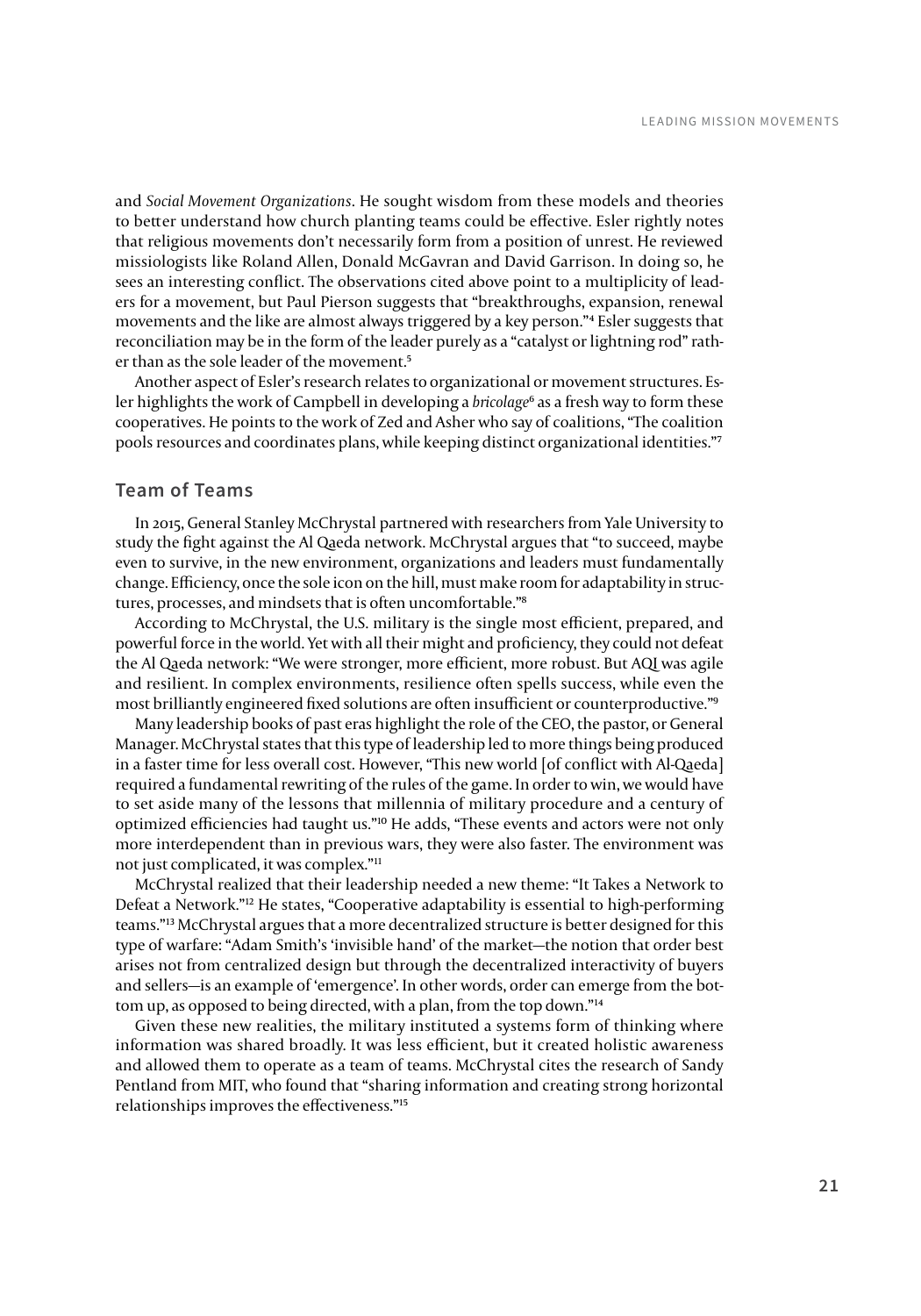# **Collaboration and Partnership**

In Phill Butler's book *Well Connected*, Butler points out that what attracts people and keeps them committed to a partnership are 1) great vision and 2) seeing results.<sup>16</sup> According to Butler, once you have a compelling reason to work together and a desire for strong results, you must then build trust. "All durable, effective partnerships are built on trust and whole relationships."17 There must be trust between the people, the processes and the plans for effective partnership to develop. Leading a movement is significantly different from leading a company that doesn't have a lot of stakeholders. It's similar, perhaps, to leading a modern university. Butler emphasizes:

Spiritual breakthroughs are not a game of guns and money. No human effort, expenditure of resources, or brilliant strategy will alone produce lasting spiritual change. Our partnerships must be informed and empowered by God's Holy Spirit in order to be effective. The challenges of relationships, cultural and theological differences, technical and strategic issues, and sustainability can only be dealt with in a process rooted in prayer.18

Butler also highlights practical considerations for managing the actual partnership: Developing clear and measurable goals, setting a realistic time frame for action, putting in place sustainable personnel to see the project through, and fostering ownership of the vision that grows over time.19

visionSynergy CEO Kärin Primuth, in a recent article in *Evangelical Missions Quarterly,* points to movements in the Muslim world that began with Western leaders now being led by indigenous leaders. Primuth notes that these multi-cultural networks are a demonstration of biblical unity:

Networks offer a context to build trust across cultures and to genuinely listen and learn from our partners in the Majority World. They provide a platform for dialogue with our brothers and sisters in the Global South to mutually define what the North American Church can contribute to today's mission movement.20

# **Cube Theory and Systems of Leadership**

In Mark Avery's dissertation *Beyond Interdependency: An identity based perspective on interorganizational mission,* Avery found that a critical factor to effective interorganizational leadership was governance across multiple organizations. As agencies worked together, the key was how they coordinated their efforts.21 Avery states that "the [CUBE Theory] model provides a coherent language for analyzing eight distinct coordination schemes along (at least) three generic axes."22

In a personal interview, Avery told me that the model is simply a grid-group model of communication across different cultures.23 "Partnership is the solution to a problem many people don't feel or don't have. [It] helps transform the process rather than a cause [and is] much more about shared responsibility about how things work in a particular context."24

Avery describes the key finding for leading movements as "A network … a high voice,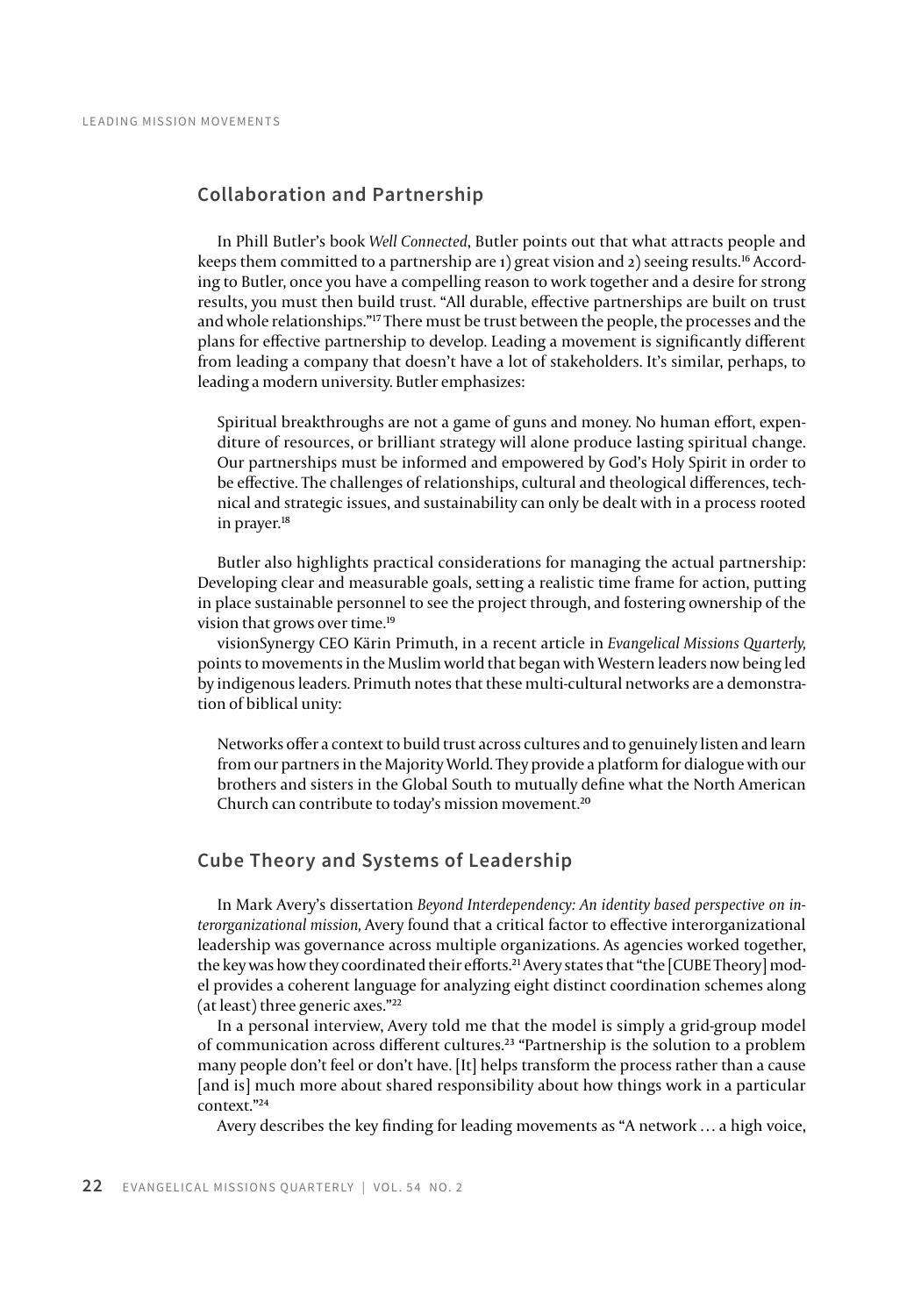

**Figure 4.1** Cube Theory Matrix (from Mark Avery)

low power, adaptive form native to an extra group environment. Social norms, absence of formalized boundaries, voluntary involvement, and centrality of trust are some characteristic factors of this scheme of coordination."25

Asian Access has done initial research in this area. Executive Vice President Elliott Snuggs interviewed Ken Moy of Masterworks, who was doing research for the Lausanne Movement. Moy contrasted the differences between the Arab Spring and Al Qaeda. Both were powerful movements led by volunteer forces. Moy pointed out that the key difference between the short-lived Arab Spring and the sustained movement of Al Qaeda involved Al Qaeda having a small core at its center who were the keepers of the vision, mission, and values. Moy suggested that Lausanne and Asian Access were more illustrative of movements than they were of traditional mission organizations.<sup>26</sup>

To gain insight into how CUBE Theory might operate within a networked organization, Snuggs used the model below from Asian Access colleague Takeshi Takazawa (see Figure 4.2).<sup>27</sup> Given that the Asian Access Community is a network of pastors and NGO leaders from a number of different nations, communication practices have to adapt based on the different cultures and leadership ideals of each country. Add to this the global body of Christ interacting with each of these members of the Asian Access Community, and the complexities become enormous.

Snuggs then addresses leadership within the system:

An example might be Wikipedia. Anyone can be a part of Wikipedia as a user of the information or a creator of content. But there are values and ensuing "rules" that a core of people ruthlessly enforce. And many people who do this are not paid staff. They are a very small percentage of the Wikipedia movement who spend a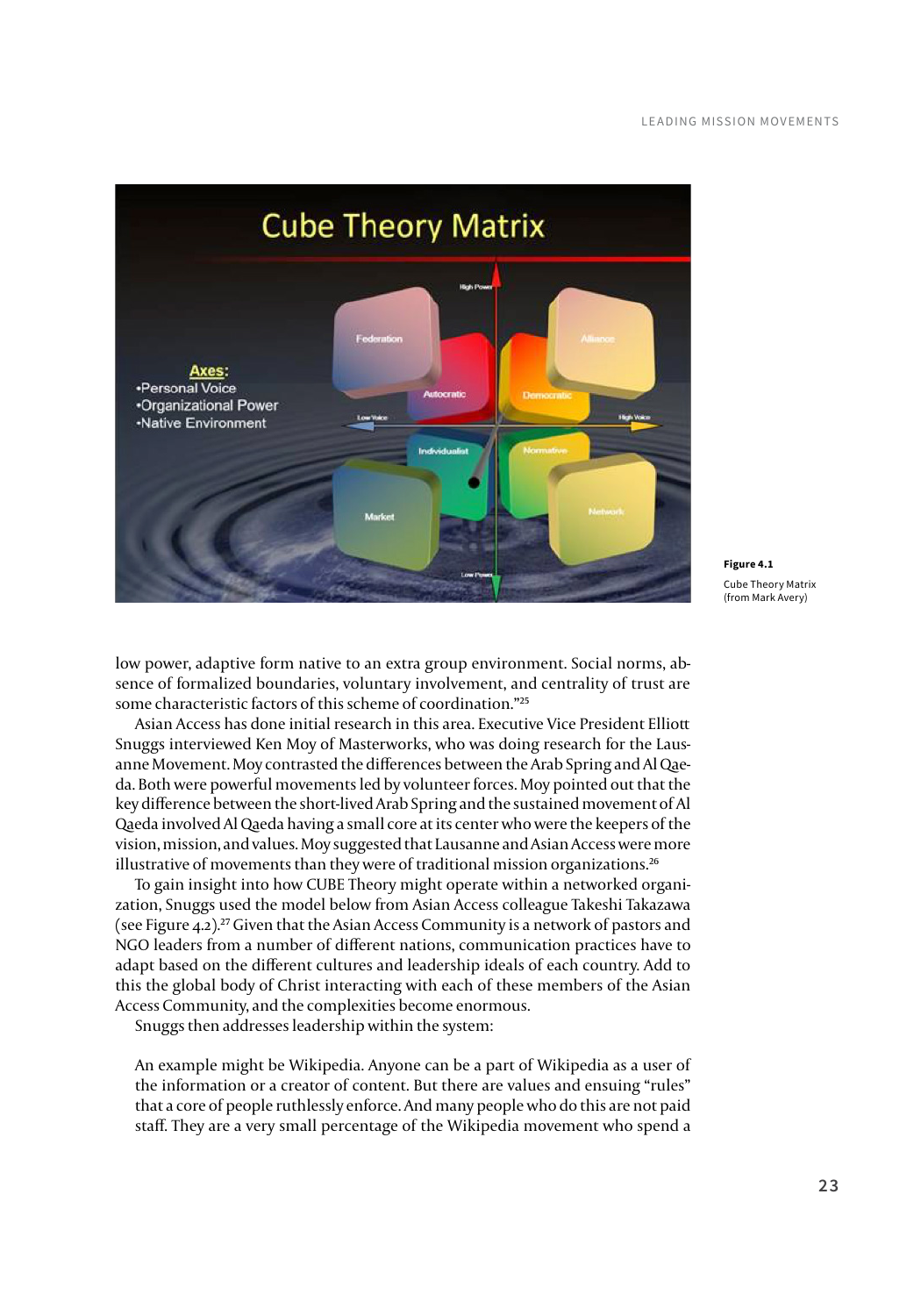#### Leading Mission Movements



#### **Figure 4.2**

Structure of the Asian Access Movement: Core – Network – Cloud

> huge amount of their time editing and reviewing entries. They do it because they are committed to the vision, mission, and values of Wikipedia. They are a part of the core which keeps Wikipedia relevant. And they are enhanced by organizational-like units of paid staff.28

Mike Breen captures this concept from a spiritual perspective, stating, "I can assure you that if you look at the great movements of the past (whether in business, politics, societal change, etc.), what you will find in the middle is a group of people truly living as an extended family."29 Breen's findings on leading missional movements dovetail with Jesus' approach of investing life into a few key disciples and encouraging them to reproduce the dynamism that he gives them in mission.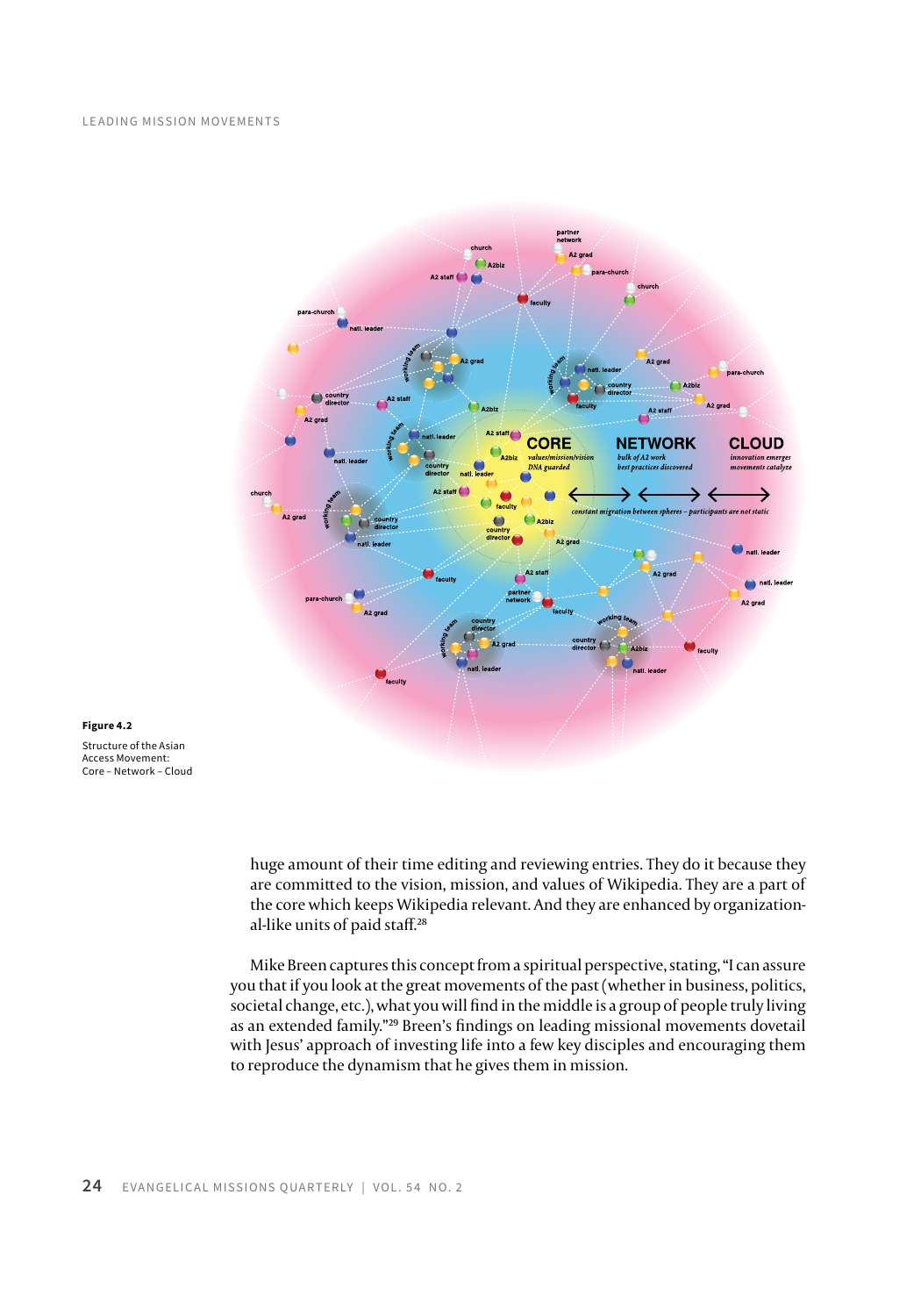### **Interviews with Lausanne Mission Leaders**

To test these findings, I conducted and analyzed interviews with Lausanne Movement leaders to discern key issues, trends, and challenges they face, how they have grown and been formed as leaders, and how leadership has changed in the past twenty years.

I selected 20 key leaders of major initiatives and movements, collecting data through first-hand observations. Given that some of these interviews were conducted with leaders in shame-based or shame/honor cultures, Appreciative Inquiry methodology proved helpful. Appreciative Inquiry provides a positive approach to interviews, providing more fruitful and relevant material from those interviewed.

It became apparent that there were a number of common threads between the interviews. Long-standing leadership traits that several noted as constant included the spiritual aspects of missional leadership: being biblically formed, character formation, and Christ-like servant leadership. Other, more tangible threads related to the need for vision, passion, and relational competence.

Every leader pointed to a common thread in their life story—of how God clearly intervened and called them to ministry. One leader mentioned the crucial importance of a "private, personal and intimate worship of the Lord as being priority number one … [Further stating that] powerful public ministry comes from a passionate, private worship walk with the Lord." Another leader stated, "The Church is yearning for this type of intimacy." And another leader pointed to the importance of listening to the Lord as well as to the Lord's speaking through others.

Globalization, economic disparity, migration, and technological advancement were all issues leaders identified as requiring changing forms of leadership. They also discussed moving away from a broad vision toward a more clearly defined set of outcomes, complete with measurable qualities, as being important in the current era.

One leader observed that "We are now living in a globalized world … We need to look at this more carefully because it impacts the Church … It impacts the whole life." Another leader put it this way: "[We] live in an increased globalized world where issues are more than transnational. How do we fit into what others are doing and what pieces are missing and what can we do to create structures to help?"

Leaders emphasized the need for further collaboration and teamwork in diverse societies. The need for more strategic and directional leadership was also emphasized. One leader highlighted the importance of *gift-based leadership* rather than *trait-based leadership*. Another leader shared, "[Leadership is] much more dispersed and distributed (not management by objective). [We need a] vision and values approach—not [simply] by goals and objectives."

The relational thread was strong in all of the interviews—that vision should emerge from the group more than an individual, and that people should be empowered. As one leader suggested, "giving away power" is critical to success in this age. "The ownership confidence of indigenous leaders to lead their own way and let westerners get out of the way [will be key for leaders of the future]."

The final common thread in these interviews was a need for further creativity and innovation as we look to the future of mission. As one leader said, "[We are] constantly looking for innovative ways to engage around spiritual issues and lots of interesting methodologies in our network." Another interviewee shared, "[We need] more emphasis on relationship, collaboration, prayer and listening to the Lord, and experimentation."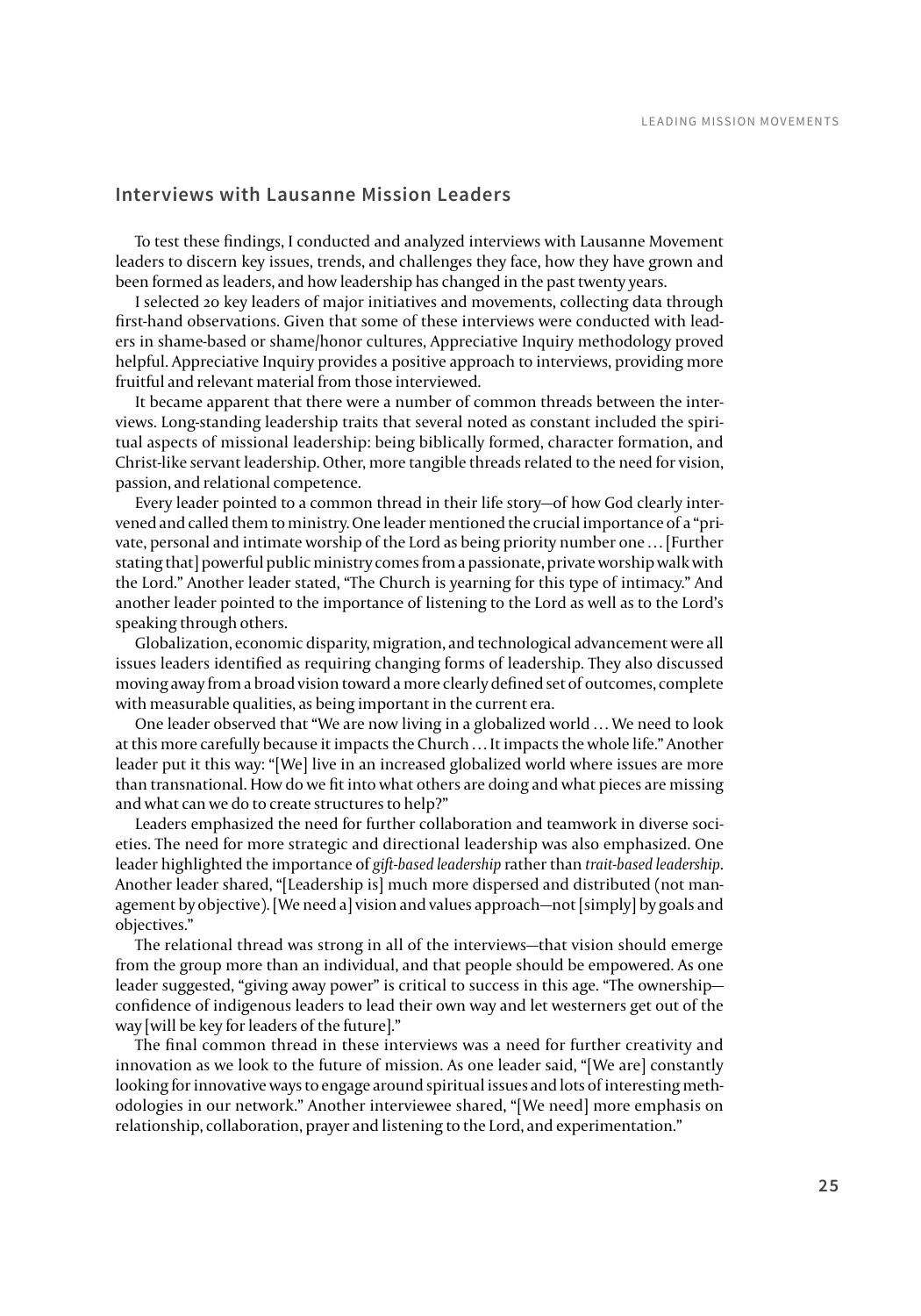### **Toward a New Model of Global Leadership**

This research discovered and set the tone for the development of a more synthetic model for global leadership. Beginning with the chaotic transition of the information age to the era of globalization, the need for a change in leadership is apparent. It was discovered that leading missional movements requires different skills than those needed in past generations. We need a new understanding of leadership for the future that addresses the increased complexities.

While a catalytic person or event may provide the key launching point, a movement sustainable for the long term is led by a multiplicity of leaders. These leaders are able to cast vision and mobilize others through simple actionable steps without falling into micromanagement. Cultural and cross-cultural acumen in leading networks is paramount if a movement is to thrive in the current global context.

A *team of teams*, built on enduring relationships and grounded on a foundation of deep trust, makes a network or movement strong. Speed and adaptive leadership are crucial skills. The team of teams must also exhibit an ability to empower others more than themselves and foster a culture that encourages information sharing and decentralizes authority to the ground levels.

Making a difference in a complex ecosystem requires that we work together. The ability to rally people and groups around purpose and vision is critical to leading a partnership well. Building deep relational ties and developing trust bind movements and teams together. Listening to the network and movement leaders is critical; as it is in listening, that the team not only feels heard, but valued.

Facilitation fosters the capacity for leaders to influence rather than directing toward an organizational objective. The importance of management skills is juxtaposed with the need to hold matters more loosely, combined with a tolerance for ambiguity, a commitment to hands-off management, and allowance for goals to be developed from a variety of cultural vantage points.

Further work needs to be done in order to contribute toward a new theory for polycentric leadership. That said, a more comprehensive model of leadership for the global era in missional movements involves all of these traits and begins to move away from more centralized forms of leadership and toward a more polycentric model.

Some traits endure through time—the importance of a solid foundation in Christ, competence, character, and a reliance on the leading of the Spirit. But it is ever more apparent that leading a movement effectively requires more facilitative and less directive approaches, ones that empower leaders at all levels throughout a movement.<sup>30</sup>

**Rev. Joseph W Handley, Jr.** is president of Asian Access. Previously, he was the founding director of Office of World Mission at Azusa Pacific University and lead mission pastor at Rolling Hills Covenant Church. He serves on the International Orality Network leadership team and the board of PacifcLink.